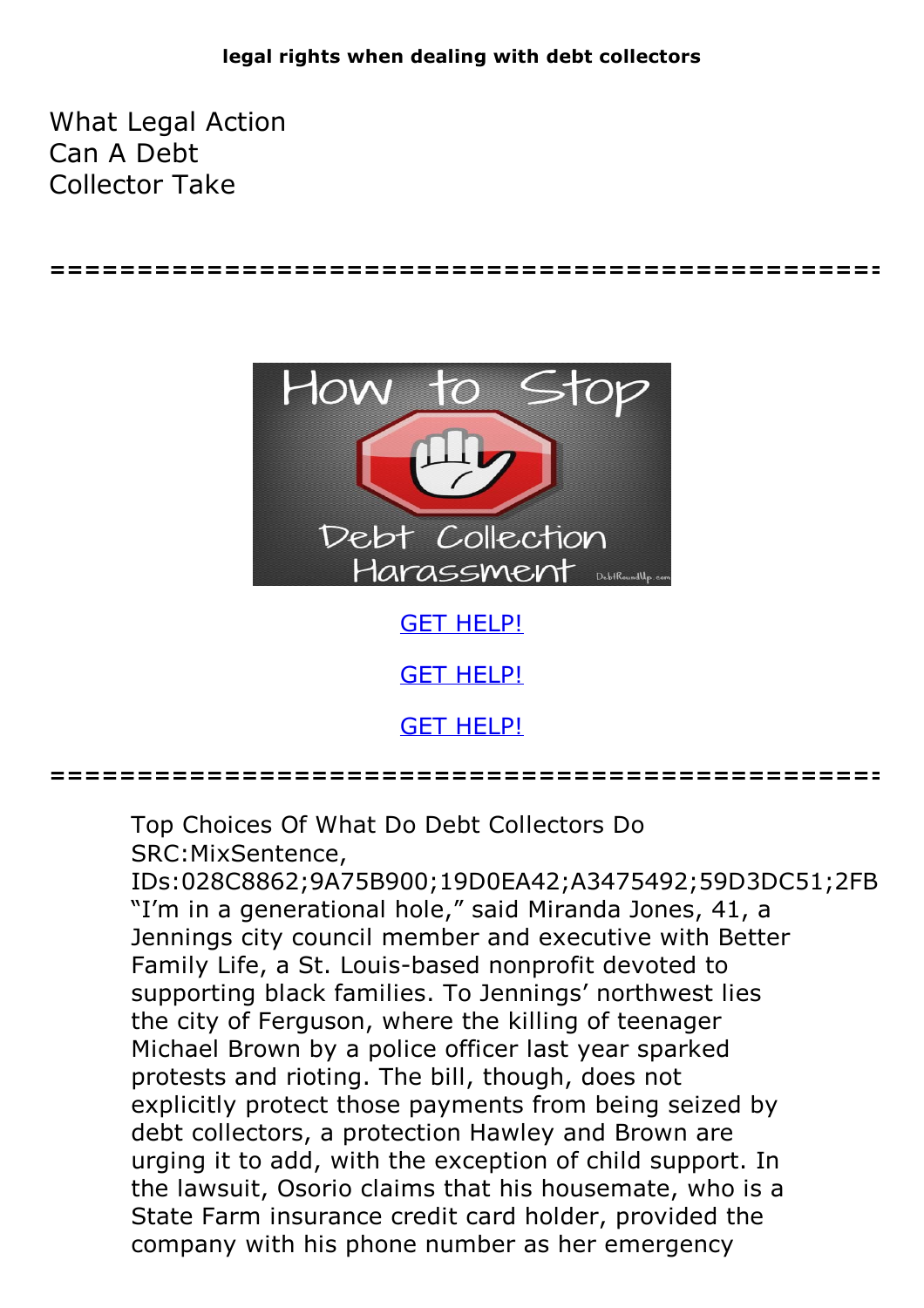contact, but when she fell behind on her payments the company sought the money by contacting the plaintiff. If you use credit cards, owe money on a personal loan, or are paying a home mortgage, you are considered a "debtor." The most common types of debt are: credit card debt, car loans, student loans, and home loans. Identity theft is a crime in which another person steals your name, social security number, or other personal identification information and then opens credit accounts, uses your existing credit accounts, or uses your identity to obtain other benefits. NEW COMMUNICATION OPTIONS: Debt collectors will

be able to contact consumers by email, text message and social media messages. 6. Do not continue to verbally contact the debtor after the debtor has requested that you stop further communication or the debtor has stated in writing that he or she refuses to pay the debt. 7. Do not discuss the debtor's matter with anyone other than the debtor unless otherwise authorized by the debtor in writing. Another option is to hire an attorney to represent you in the matter. When answering a call, this option must be given at the beginning of the message, and when leaving voice messages, telemarketers must provide toll-free call- back numbers so that recipients can add their phone numbers to a do-not-call list. It's time to take yourself off the debt collectors' call list for good-get started today. It must also list the types of income that is protected from collection if the collector ends up getting a judgment against the debtor. In some instances, a debt collector will attempt to revive a debt that has expired due to the statute of limitations by themselves making a payment on the debt, "to re-age the account in order to have more time to collect". If you have questions about your rights under the TCPA, contact us today by filling out our free, noobligation case review form. If you've been receiving unwanted calls on your cell phone, contact us today for a free case evaluation. The agent's name and direct contact information - Ask for this info in case you need to speak with that agent again. The downside to hiring a lawyer is that it can be expensive and a lot of times you really only need to send a letter requesting that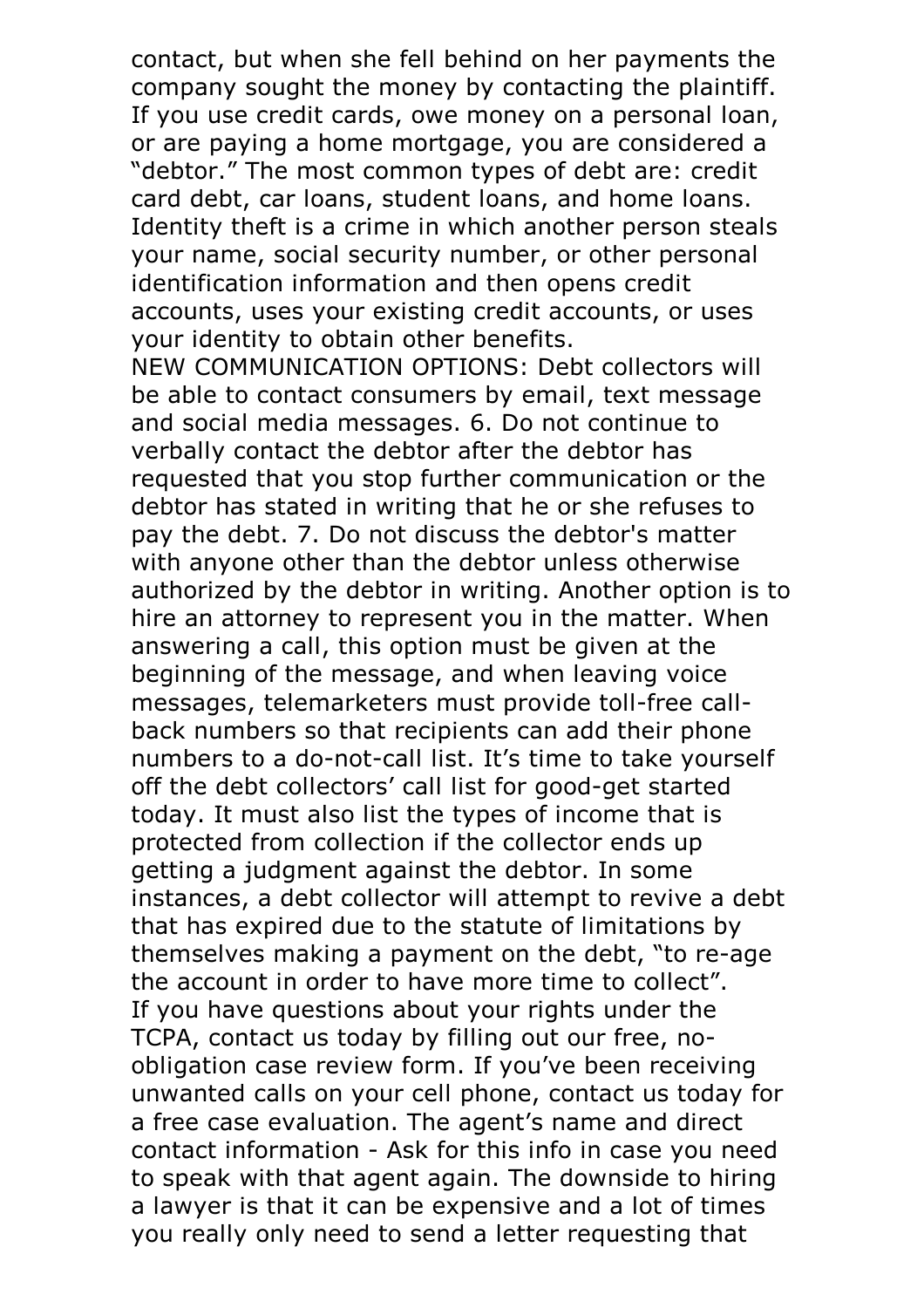they stop contacting you. Can a Collection Agency Charge Interest in Canada? A credit counselling agency will charge you a 10% fee on top of the amount owing.<br>You may, however, inform the debtor there will be no further contact or notify the debtor about specific collection actions to be taken. Between 2008 and 2012, there was more than one lawsuit for every four residents. In Jennings, the struggles with debt compound other hardships common to black communities in St. Louis and elsewhere: conflicts and tension with police, and a municipal court system that has jailed residents over unpaid traffic tickets. Despite their prevalence, these suits remain remarkably hidden, even to people in the communities most burdened by them. This means that even if you receive a phone call from a live person, the call is still considered <sup>a</sup> robocall if it is made using an autodialer. What Is an Autodialer? This also applies to debt collectors - who must stop calling upon request even if the consumer is still indebted to the company - and any company that has been told that it has the wrong number. Debt collector also made questionable comments in collecting the debt after they received a dispute letter requesting valiation and before they provided the consumer with proof. The debt collector may file a claim against the estate like any other creditor. When a creditor has been trying to collect their debt for a while and has made several unsuccessful attempts, they may use the services of a debt collector or debt collection agency. You can also take legal steps if the debt collector abuses you, misrepresent facts, collects more than the actual amount, or contact you after sending a Cease and Desist letter. Keep in mind you can dispute all fees and ask that they be removed.

3 Tips For Fair Debt Collection Practices Act SRC:MixSentence, IDs:4D383FFC;CFD8B967;78B4AD02;008933CC;77819B72;1C1 Now that we've covered the rules and tools, let's put them to work for you: - Upon contact with a collector at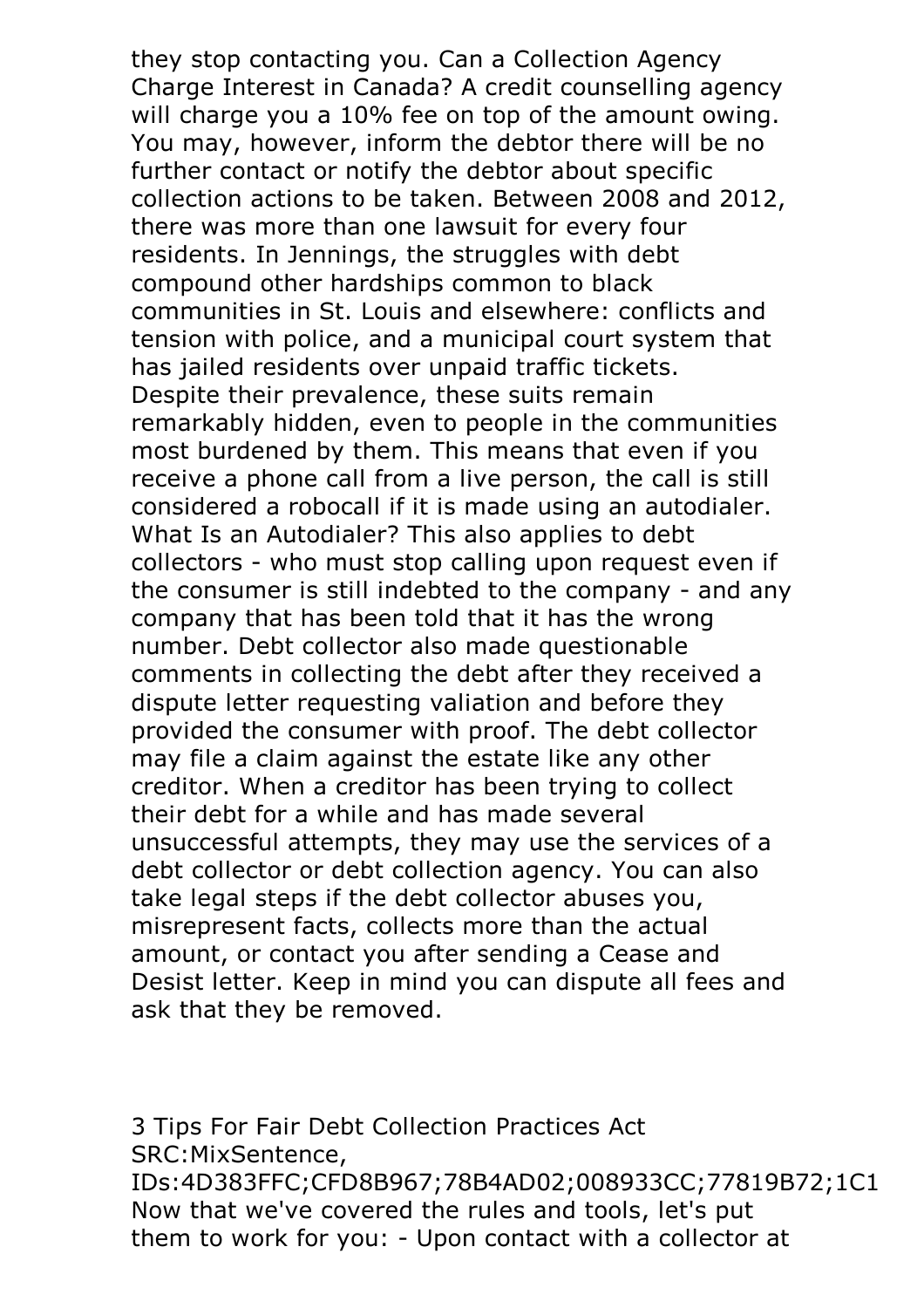your place of work, notify the collector that your employer forbids such communication. Debt collectors can't say that they will put a lien on your property, unless they really mean to do so. The Fair Debt Collection Practices Act requires that debt collectors treat you fairly. If you are in a financial position to make payments on the debt we suggest that you attempt to negotiate a payment arrangement with the collection agency. To improve your credit score, make sure that you are paying monthly installments on time.<br>A debt collector who is threatening to sue may be in violation of the FDCPA and you may have a lawsuit against them, so you should keep a record of all phone calls, including the time and date of the call, the name of the customer service representative you spoke with, and what they said. The letters stated that attorneys had reviewed the

authenticity of the debt incurred by the consumers, including debt from credit cards, installment loan contracts, mortgages, and student loans. At the heart of the ruling is a five-year-old class action lawsuit filed against Santander Consumer USA Holdings, Inc. A group of Maryland residents claimed that when the Dallas-based firm bought their defaulted car loan debt from CitiFinancial Auto, a subsidiary of Citi, it should have been bound by standards under the Fair Debt Collections Act (FDCA). "A consumer could consolidate their credit card debt into one personal loan at the lower rate. Many people with credit card debt complain of harassment and humiliation by debt collectors who constantly call them at home and even work to demand payments. Debt collectors cannot, however, divulge your private financial information or even insinuate that you have an unpaid debt; this is a violation of your right to privacy.<br>Many of the lawsuits did not have the necessary

documentation to support the claims, which is a violation of the Fair Debt Collection Practices Act and the Dodd-Frank Wall Street Reform and Consumer Protection Act. The suit claims the law firm is in violation of the Fair Debt Collection Practices Act and the Dodd-Frank Wall Street Reform and Consumer Protection Act. Each of these is a violation of federal or